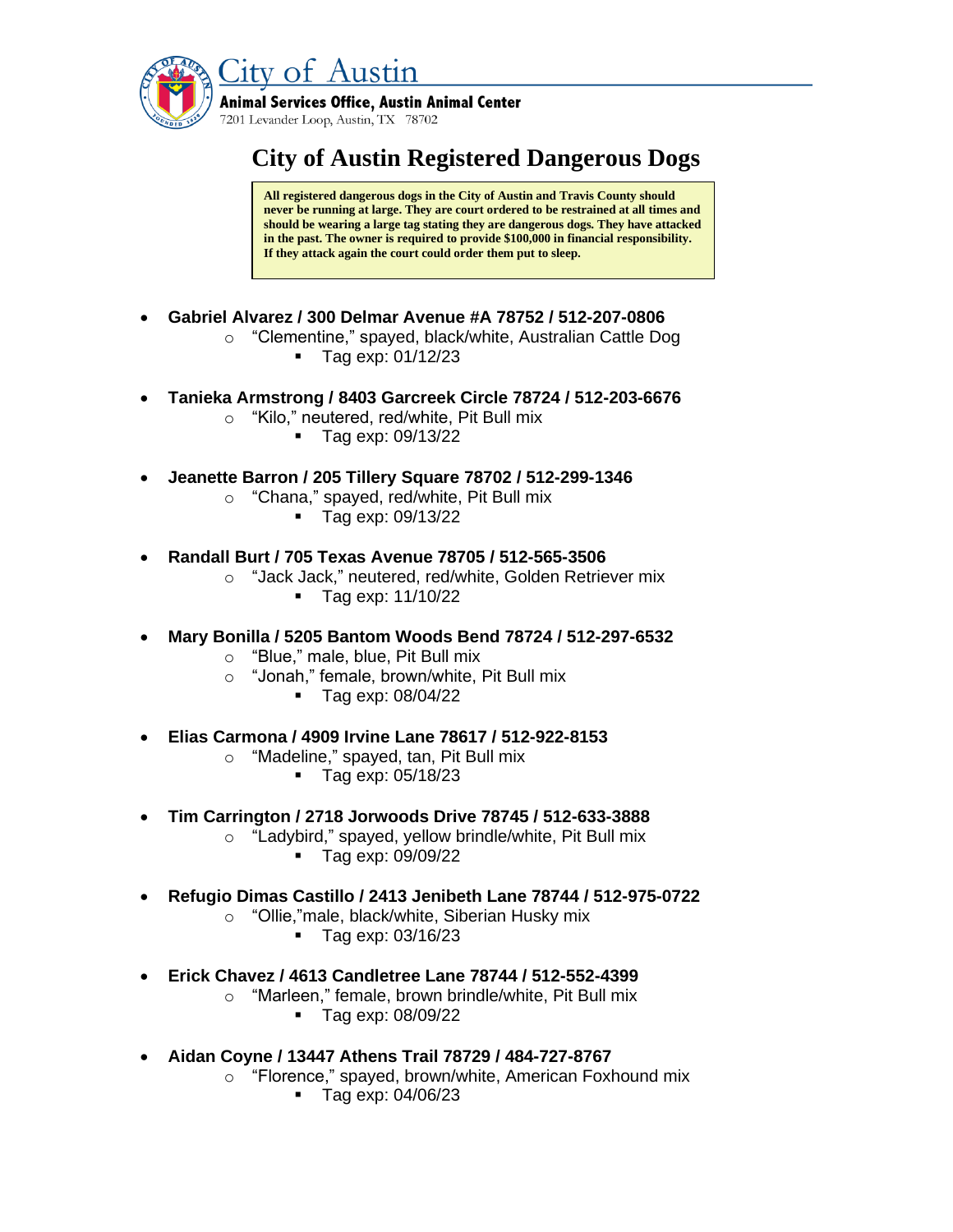

- **Charisse Edwards/ 5604 Valiant Cove #B 78749 / 512-379-1574**
	- o "Roscoe," male, brown/black, Miniature Pinscher mix ■ Tag exp: 12/10/22
- **Chris Harrison/ 4609 Twin Valley Circle 78731 / 512-771-0520**
	- o "Jackie Brown," spayed, brown/white, Boston Terrier mix
		- Tag exp: 11/24/22
- **Megan Hartman/ 1903 Golden Pheasant Dr. 78758 / 616-437-3411**
	- o "Sgt. Amor," neutered, white, Akita mix
		- Tag exp: 5/12/23
- **Hannah Hodges/ 4520 Duval St. # 106 78751 / 337-552-1281**
	- o "Etta James," spayed, white/brown, Pit Bull mix
		- Tag exp: 05/09/23
- **Aidan Johnson/ 1124 Rutland Dr., # 191 78758 / 512-689-2501**
	- o "Zeke," neutered, black, Labrador Retriever mix
		- Tag exp: 11/03/22
- **Joseph Johnston/ 8103 Forbsdale Dr. 78747 / 512-436-5569**
	- o "Gianni," neutered, brown brindle/white, Pit Bull mix
		- Tag exp: 09/20/22
- **Julia Knox / 7200 Reaburn Street 78749 / 512-789-1145**
	- o "Dozer," neutered, white/red, Rhodesian Ridgeback
		- Tag exp: 05/18/23
- **Ali Marcus / 1103 West Annie Street 78704 / 512-560-8509**
	- o "Lucy," spayed, brown brindle/white, Boxer mix
		- Tag exp: 11/19/22
- **Octavio Martinez / 9410 Carson Creek Blvd. 78617 / 737-484-6762**
	- o "Emma," spayed, brown/white, Labrador/Pit Bull mix
		- Tag exp: 04/12/23
- **Orlando Martinez / 7002 Montana Street 78741 / 512-803-6142**
	- o "Lily," female, black/white, Chihuahua
		- Tag exp: 12/16/22
- **Tammy Nordan / 3607 S. Lamar Blvd. # 1451 78704 / 281-770-4940**
	- o "Milo," neutered, fawn/white, Boxer mix
		- Tag exp: 01/26//23
- **Ashley Philpo / 2116 GASTON PL, SIDE A, AUSTIN 78723/ 512-740-3908**
	- o "Channing," neutered, blue/white, Pit Bull mix
		- Tag exp: 08/24/22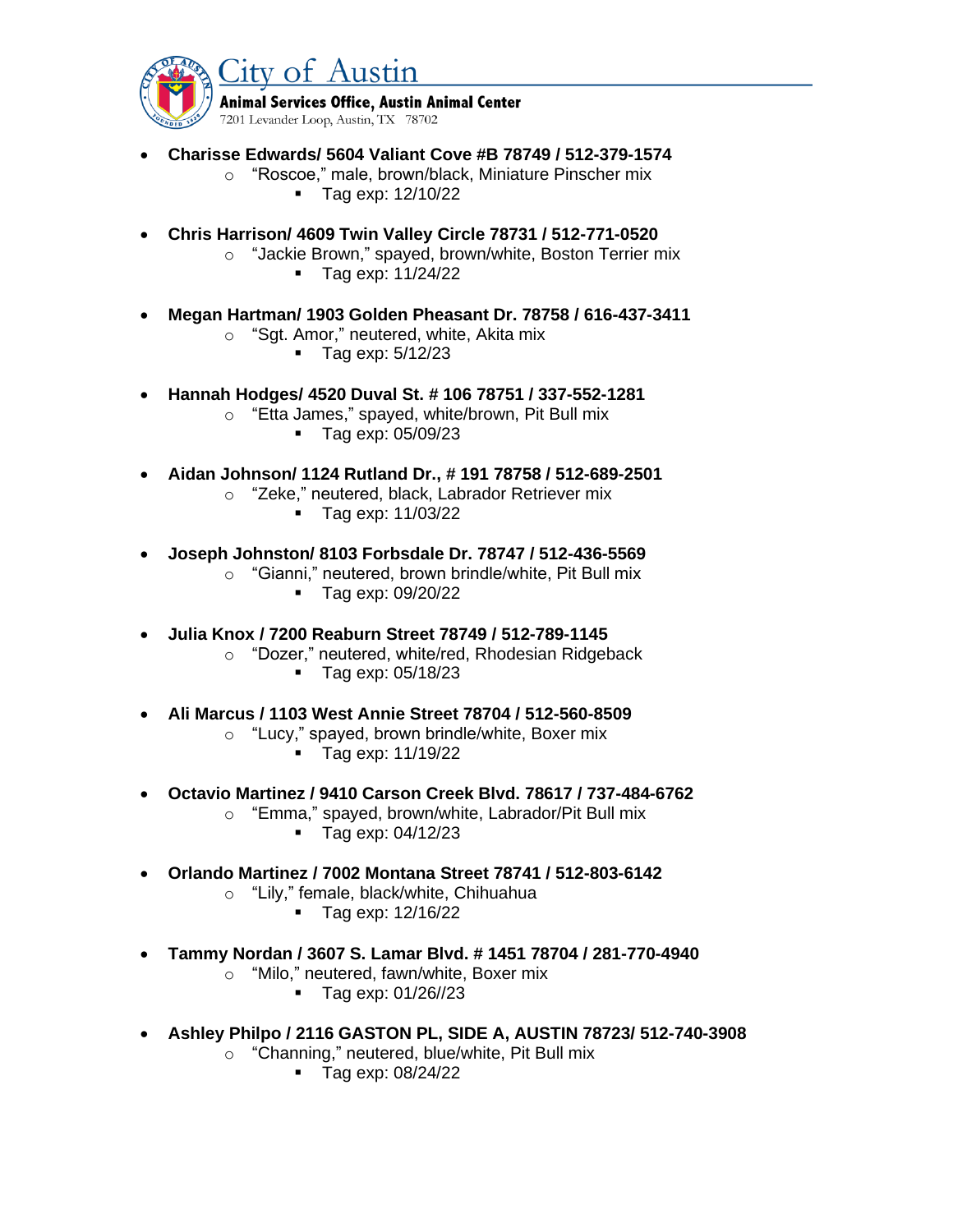

**Animal Services Office, Austin Animal Center** 

7201 Levander Loop, Austin, TX 78702

- **Margaret Post / 3226 W. Slaughter Ln., # 409 78748 / 737-767-5830**
	- o "Sadie Mae," spayed, black/white, Labrador Retriever mix
	- o "Doobie," neutered, black/white, Labrador Retriever mix
		- Tag exp: 05/25/23
- **Billy Jo Ray / 3406 Manchaca Road # 43 78704 / 512-831-9792**
	- o "Louie," neutered, black, Labrador Retriever mix
		- Tag exp: 10/06/22
- **Josh Ribakove / 821 Latteridge Drive 78748 / 512-695-9921**
	- o "Sadie," spayed, tan, Jack Russel Terrier mix
		- Tag exp: 11/18/22
- **Gary Richardson / 3501 Dolphin Drive, Side B 78704 / 602-410-3128**
	- o "Wiley," neutered, tan/white, German Shepherd mix
		- Tag exp: 05/11/23
- **Jeannette Robles/ 7517 Nunsland Dr. / 909-374-8669**
	- o "Max," male, black/brown, Rottweiler mix
		- Tag exp: 12/01/22
- **Gregg Rossi / 6614 Conifer Cove 78736 / 512-736-4838**
	- o "Trinity," spayed, yellow, Labrador Retriever mix
	- o "Riley," male, yellow, Labrador Retriever mix
		- Tag exp: 01/05/23
- **Christopher Ruiz / 702 Valdez St. 78741/ 512-351-5727**
	- o "Oreo," female, black, Pit Bull Dog mix
	- o "Smokey," male, blue, Pit Bull Dog mix
		- Tag exp: 10/20/22
- **William Schroeder / 5800 Misty Hill Cove 78759 / 512-786-8217**
	- o "Henry," neutered, yellow/tan, Cairn Terrier mix
		- Tag exp: 11/17/22
- **Bridget Slate / 6215 John Chisum Ln. 78749 / 512-669-9939**
	- o "Ferris," neutered, brown, Great Pyrenees mix
	- o "Stark," neutered, black/white, Labrador Retriever mix
	- o "Finnick," neutered, black, Labrador Retriever mix
		- Tag exp: 04/13/23
- **Carrie Westfall / 7701 Callbram Ln. 78736 / 512-695-0962**
	- o "June," female, brindle, Pit Bull mix
		- Tag exp: 09/14/22
- **Lavette Williams / 5218 Marymount Dr. 78723 / 512-960-0173**
	- o "Piggie," spayed, blue/white, Pit Bull mix
		- Tag exp: 04/13/23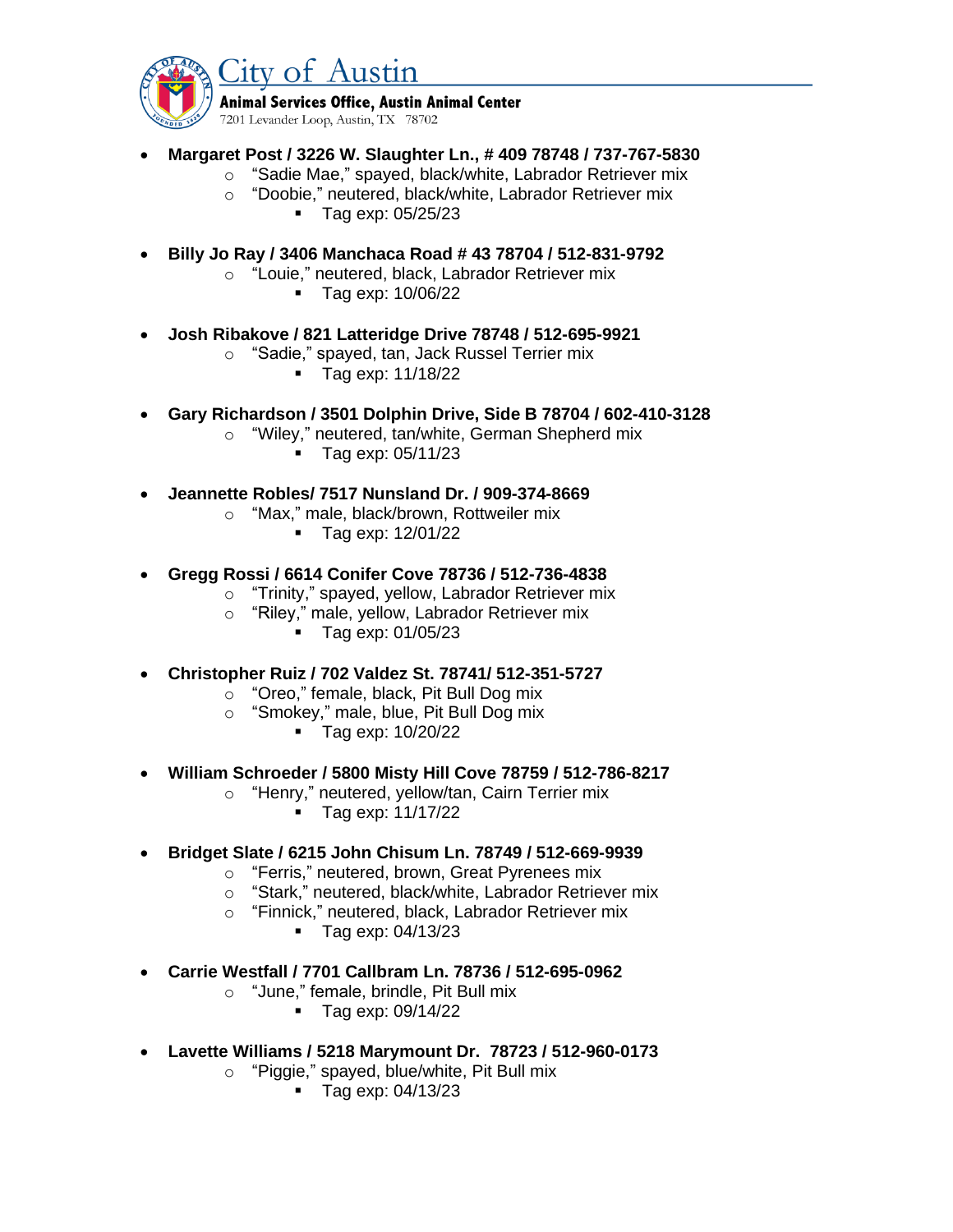

- **Neil Word / 13160 Mill Stone Dr. 78729 / 512-202-7442**
	- o "Bodie", neutered, black/gray, Pit Bull mix
	- o "Mazie", spayed, gray, Pit Bull mix
		- Tag exp: 09/17/22

**Last Updated: 05/26/22**

## **Travis County Registered Dangerous Dogs**

- **Heath Bracken / 1628 Augusta Bend Drive 78634 / 760-500-9100**
	- o "Bane", neutered, brown brindle/white, Black Mouth Cur ■ Tag exp: 05/11/23
- **Jill Collins / 13405 Country Lake Drive 78732 / 512-266-9897**
	- o "Zelda", spayed, white/red merle, Australian Shepherd
		- Tag exp: 08/18/22
- **Joseph Corona / 2905 Noack Drive 78734 / 312-485-3579**
	- o "Karhu", male, black, Labrador mix
		- Tag exp: 06/23/22
- **Sherri Davis / 18204 Flat Head Drive 78653 / 512-543-8997**
	- o "Boogie", neutered, blue/white, Pit Bull mix
		- Tag exp: 09/08/22
- **Jane Dueease / 17176 Rocky Ridge Rd. 78734 / 512-382-7104**
	- o "Butter," spayed, tan, Labrador Retriever mix
	- o "Teddy," neutered, black, Catahoula mix
		- Tag exp: 3/30/23
- **John Field / 1641 Whittard of Chelsea Lane 78660/ 512-565-7594**
	- o "Rocky", neutered male, black/tan, German Shepherd mix
		- Tag exp: 06/23/22
- **Jazzias Flores / 19712 Dunstan Beacon Lane 78660 / 512-368-1065**
	- o "Maia", female, white/tan, Pit Bull mix
		- Tag exp: 10/13/22
- **Dawn Hanson / 17311 Lake Wood Circle 78620 / 512-909-3147**
	- o "Rygel", neutered, brown, Labrador mix
		- Tag exp: 11/24/22